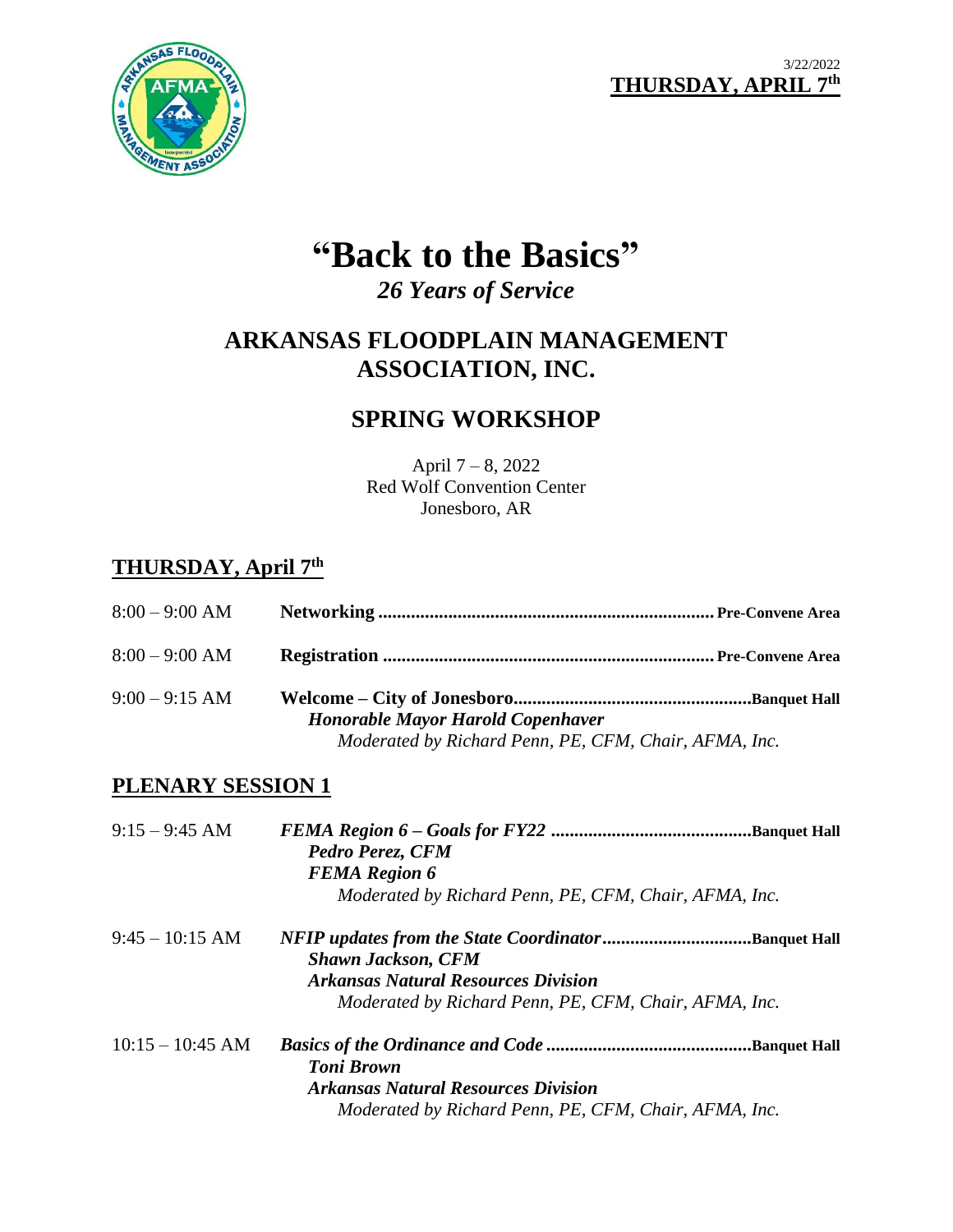#### 3/22/2022 **THURSDAY, APRIL 7 th**



| $10:45 - 11:30$ AM |                                                       |
|--------------------|-------------------------------------------------------|
|                    | <b>Gavin Gray</b>                                     |
|                    | <b>Arkansas Natural Resources Division</b>            |
|                    | Moderated by Richard Penn, PE, CFM, Chair, AFMA, Inc. |

11:30 – 1:00 PM **Lunch (On Your Own)**

# **PLENARY SESSION 2**

| $1:00 - 1:30$ PM         | Kathryn McCoy, PE, CFM<br><b>Garver</b><br>Moderated by Richard Penn, PE, CFM, Chair, AFMA, Inc.                                 |
|--------------------------|----------------------------------------------------------------------------------------------------------------------------------|
| $1:30 - 2:30 \text{ PM}$ | <b>Whit Montague, CFM</b><br><b>Arkansas Natural Resources Division</b><br>Moderated by Richard Penn, PE, CFM, Chair, AFMA, Inc. |
| $2:30 - 3:00 \text{ PM}$ | <b>Pre-Convene Area</b>                                                                                                          |

# **PLENARY SESSION 3**

| $3:00 - 3:30$ PM         | <b>Tracy Sims</b><br><b>City of Sherwood</b>          |  |
|--------------------------|-------------------------------------------------------|--|
|                          | Moderated by Richard Penn, PE, CFM, Chair, AFMA, Inc. |  |
| $3:30 - 4:00 \text{ PM}$ |                                                       |  |
|                          | Zofia Higgenbotham, CFM                               |  |
|                          | <b>Arkansas Natural Resources Division</b>            |  |
|                          | Moderated by Richard Penn, PE, CFM, Chair, AFMA, Inc. |  |
| $4:00 - 5:00 \text{ PM}$ | Community Round Table and Special TopicsBanquet Hall  |  |
|                          | Moderated by Richard Penn, PE, CFM, Chair, AFMA, Inc  |  |
| <b>Evening Social</b>    |                                                       |  |
|                          | 1 KD.                                                 |  |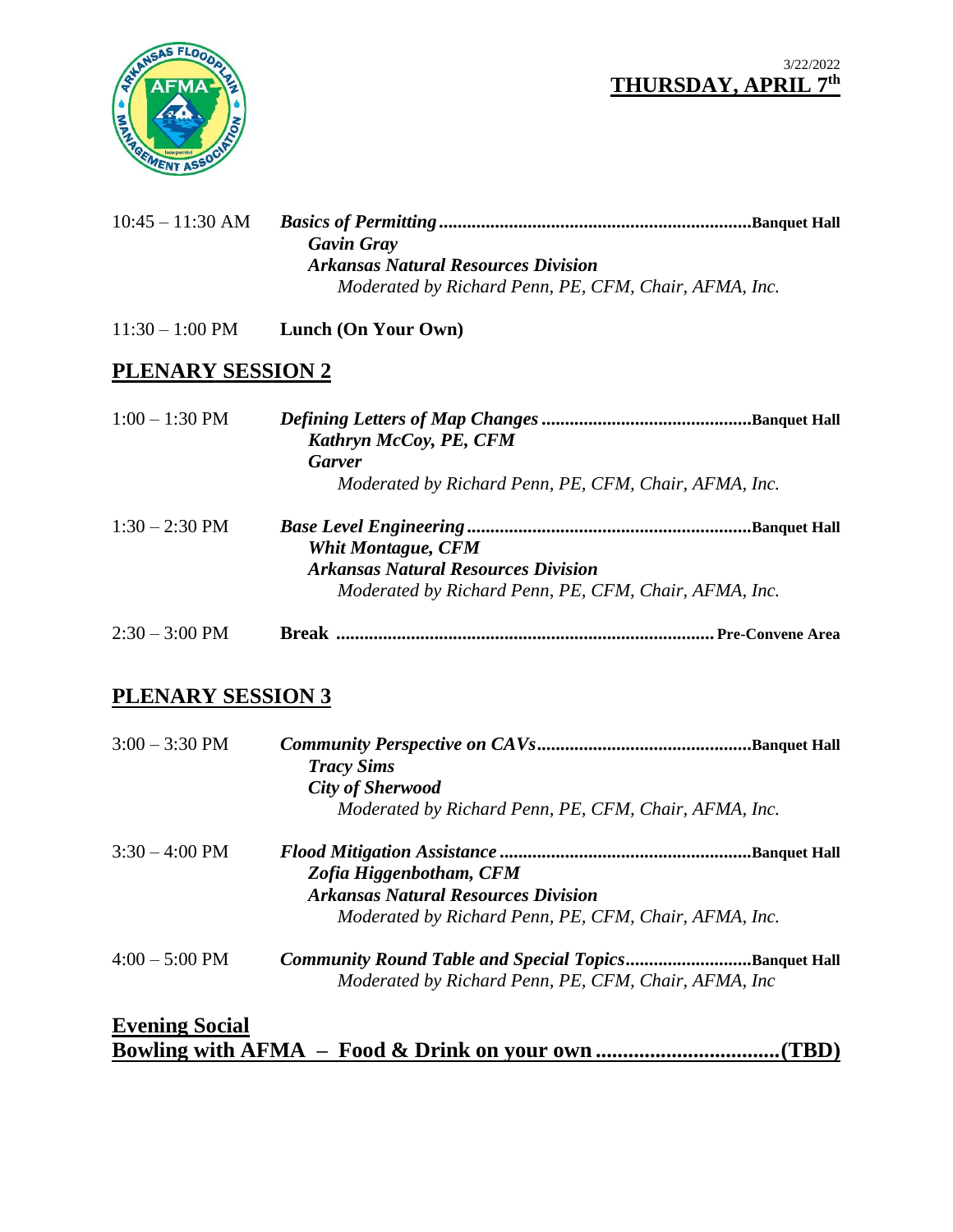



## **FRIDAY, April 8 th**

| $8:30 - 9:00$ AM |  |
|------------------|--|
|                  |  |

#### **PLENARY SESSION 4**

| $9:00 - 9:15$ AM | Moderated by Richard Penn, PE, CFM, Chair, AFMA, Inc.                                                      |  |
|------------------|------------------------------------------------------------------------------------------------------------|--|
| $9:15-10:30$ AM  | <b>Gilbert Giron, CFM</b><br><b>FEMA</b> Region 6<br>Moderated by Richard Penn, PE, CFM, Chair, AFMA, Inc. |  |

10:30 – 11:00 AM **Break** ................................................................................. **Pre-Convene Area**

# **PLENARY SESSION 5**

| $11:00 - 11:30$ AM | Dan Smith & Jim Marple<br><b>USACE</b> – Little Rock Division<br>Moderated by Richard Penn, PE, CFM, Chair, AFMA, Inc. |
|--------------------|------------------------------------------------------------------------------------------------------------------------|
| $11:30 - 11:45$ AM | Moderated by Richard Penn, PE, CFM, Chair, AFMA, Inc.                                                                  |

**GIFT CARDS – 2 @ \$50.00 Each MUST BE PRESENT TO WIN!**

#### **CFM EXAMINATION**

1:00 – 4:00 PM **Exam**...........................................................................................**Banquet Hall**